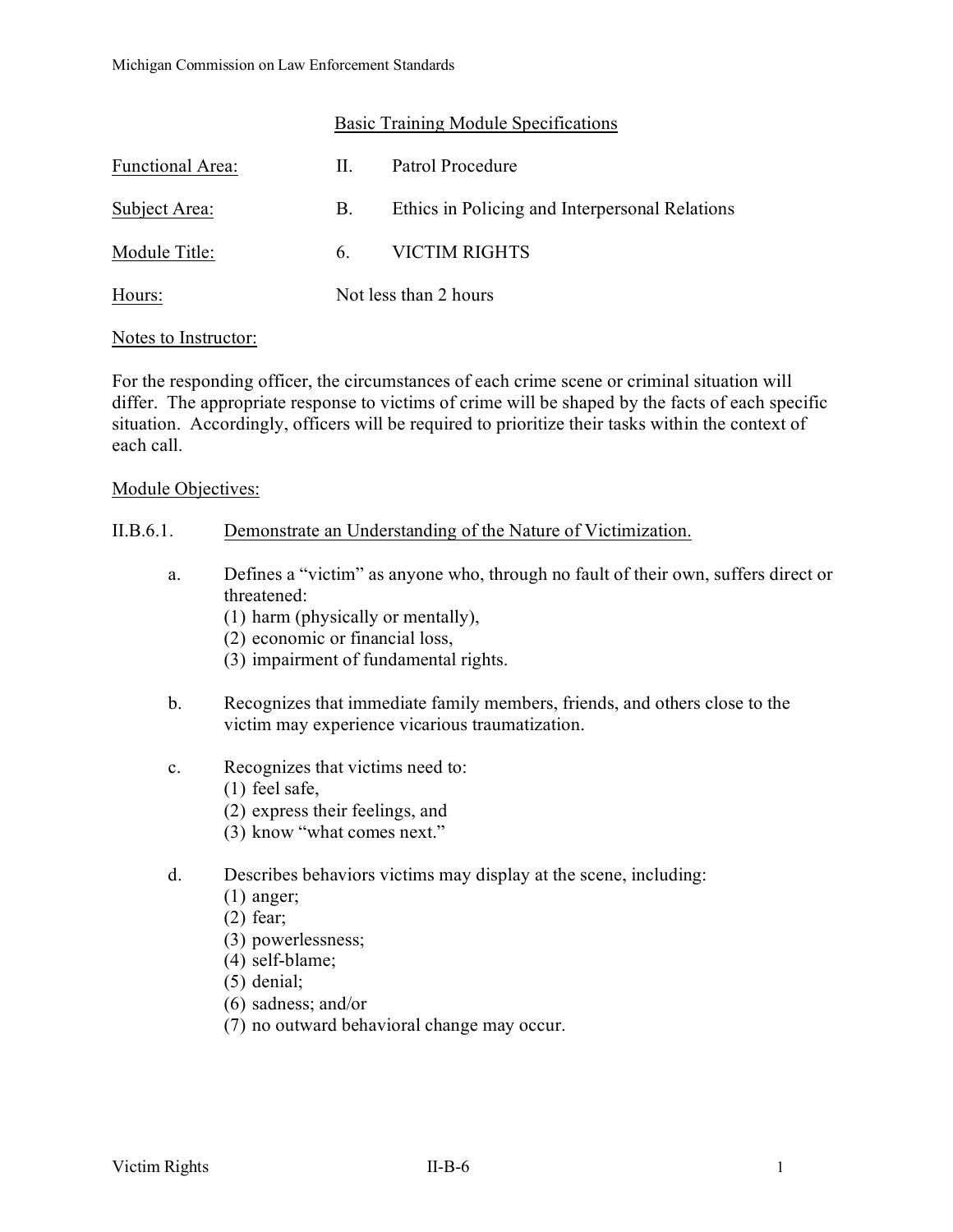- II.B.6.1. Demonstrate an Understanding of the Nature of Victimization (continued).
	- e. Recognizes that there may be a variety of immediate physical reactions to victimization, including:
		- (1) rapid breathing;
		- (2) rage;
		- (3) fixed stare;
		- (4) loud voice;
		- (5) headache;
		- (6) shaking; and/or
		- (7) nausea.
	- f. Recognizes that secondary victimization may occur as the victim interacts with the criminal justice system.
	- g. Recognizes that secondary victimization may include children witnessing domestic abuse, homicide, rape, etc.

# Notes to Instructor:

Some domestic violence victims may minimize or even deny the violence. They may rationalize the assailant's behavior and attempt to justify it.

# II.B.6.2. Identify Situations That Are Likely to Cause Severe Stress or Crisis for Crime Victims.

- a. Describes how various crimes may affect the victim's vulnerability/loss of control, crimes such as:
	- (1) sexual assault,
	- (2) OWI-related deaths,
	- (4) death threats,
	- (5) elder abuse,
	- (6) domestic violence,
	- (7) hate bias crimes,
	- (8) homicide, or
	- (9) child abuse.

# b. Delivers emergency messages to the family by:

- (1) delivering the notification in person;
- (2) using a volunteer advocate, when available;
- (3) being sensitive to the reactions of those receiving the news;
- (4) using interpersonal communication techniques; and
- (5) being aware that certain situations may call for a heighten awareness for officer safety.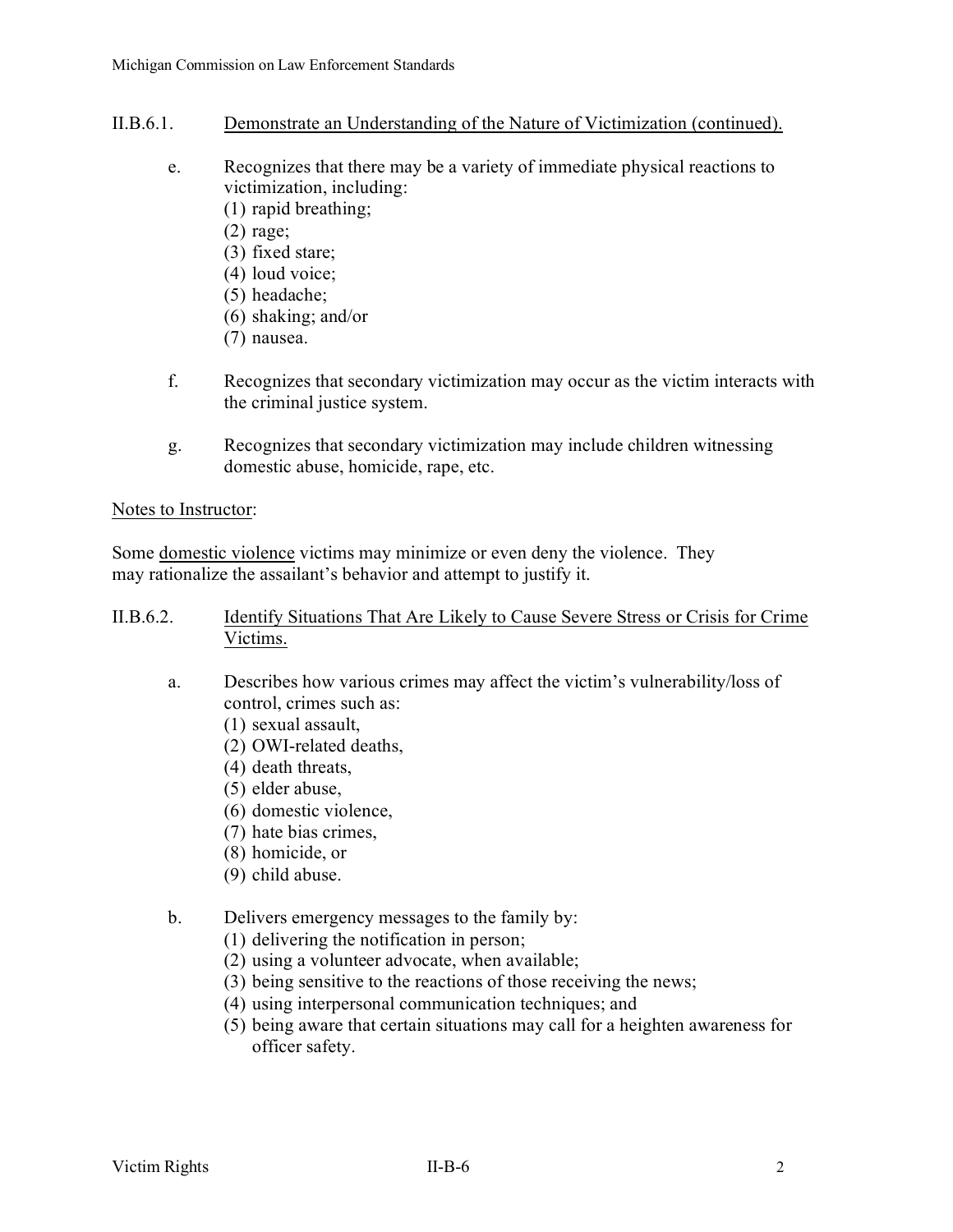# II.B.6.2. Identify Situations That Are Likely to Cause Severe Stress or Crisis for Crime Victims (continued).

c. Recognizes that missing persons, particularly children, the mentally ill, or the emotionally impaired will experience severe stress.

# Notes to Instructor:

Review the reporting requirements that accompany certain crimes, e.g., elder abuse (MCL 400.11a), sexual assault (MCL 752.953), domestic violence (MCL 764.15c), and child abuse (MCL 722.633). These statutes appear elsewhere in the curriculum, but a reminder of the reporting mandates for officers is important.

# II.B.6.3. Describes the Mental Stages that Persons in Severe Crisis May Experience.

- a. Describes the mental stages in a severe crisis as:
	- (1) high anxiety or emotional shock, either:
		- (a) agitated and/or very active; or
		- (b) stunned, inactive and depressed.
	- (2) denial, which is a protective mechanism that prevents too much from happening too fast;
	- (3) anger, which is a response to frustration;
	- (4) remorse, which has elements of guilt and sorrow (e.g., phrases such as, "If I had only…")
	- (5) grief, the first real stage of healing; and
	- (6) reconciliation, which occurs when the crisis is resolved, and the person returns to a state of equilibrium.
- b. Recognizes that mental stages can vary by person and type of crime.
- c. Recognizes that victimization is not limited to any race, sexual orientation, age, educational level, or occupation.

# II.B.6.4. Advise Victims of Their Rights Under the William Van Regenmorter Crime Victims Rights Act.

- a. Advises the victim of a reported crime within 24 hours of the initial contact of the following (MCL 780.753):
	- (1) the availability of emergency and medical services, if applicable;
	- (3) the availability of victims' compensation benefits and the compensation board's address;
	- (3) the address and phone number of the prosecuting attorney; and
	- (4) the required statement regarding information on the status of the case.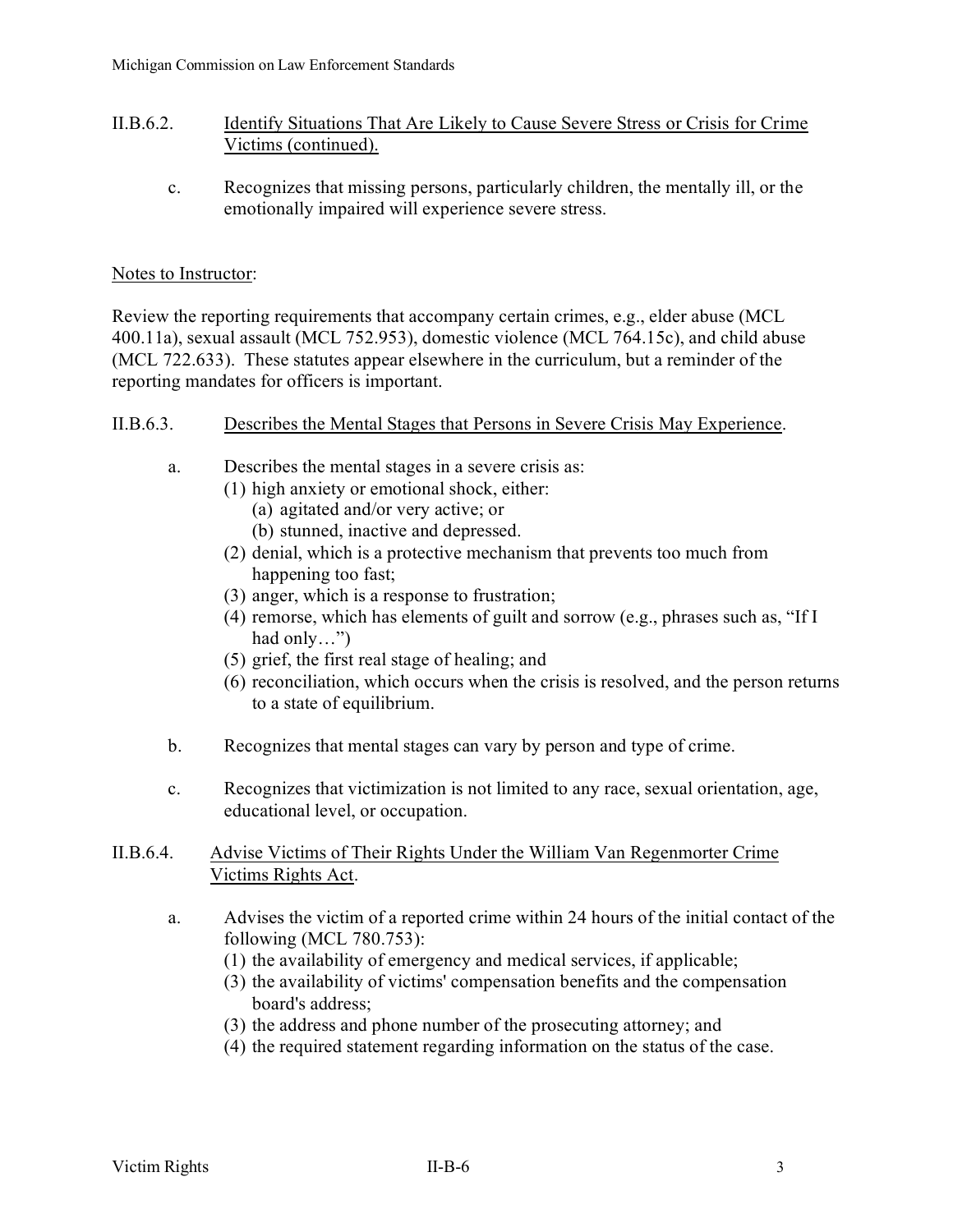- II.B.6.4. Advise Victims of Their Rights Under the William Van Regenmorter Crime Victim Rights Act (continued).
	- b. Recognizes that the law enforcement agency having responsibility for investigating a reported crime shall promptly return to the victim property belonging to that victim, except property that is:
		- (1) contraband;
		- (2) in dispute regarding ownership; or
		- (3) needed as evidence (MCL 780.754).
	- c. Recognizes that within 24 hours after the arraignment of the defendant, law enforcement shall give notice of the following:
		- (1) the arrest of the defendant;
		- (2) the availability of pretrial release;
		- (3) bond revocation procedures;
		- (4) the phone number of the sheriff or juvenile facility; and
		- (5) that the victim may contact the sheriff or juvenile facility to determine if the defendant has been released (MCL 780.755).
	- d. Recognizes that the Crime Victims Service Commission provides assistance to victims, in certain circumstances, which may include:
		- (1) compensation for medical expenses;
		- (2) funeral costs;
		- (3) costs for counseling and rehabilitation; and
		- (4) compensation for loss of earnings (MCL 18.351-368).
	- e. Recognizes the fundamental rights enumerated in the State of Michigan Constitution, Article I, Section 24, for the victims of crime.
	- f. Maintains the confidentiality of the victim's address, place of employment, telephone number, etc.
- II.B.6.5. Demonstrate an Appropriate Law Enforcement Response to the Victims of Crime.
	- a. Minimizes the effects of victimization by:
		- (1) providing appropriate notifications;
		- (2) actively listening;
		- (3) avoiding inappropriate body language;
		- (4) showing respect to the victim; and
		- (5) reassuring the victim's immediate safety.
	- b. Avoids inappropriate interaction with the victim by NOT:
		- (1) treating the victim as if they are different;
		- (2) blaming the victim;
		- (3) stating that the victim caused or deserved it; and/or
		- (4) being judgmental.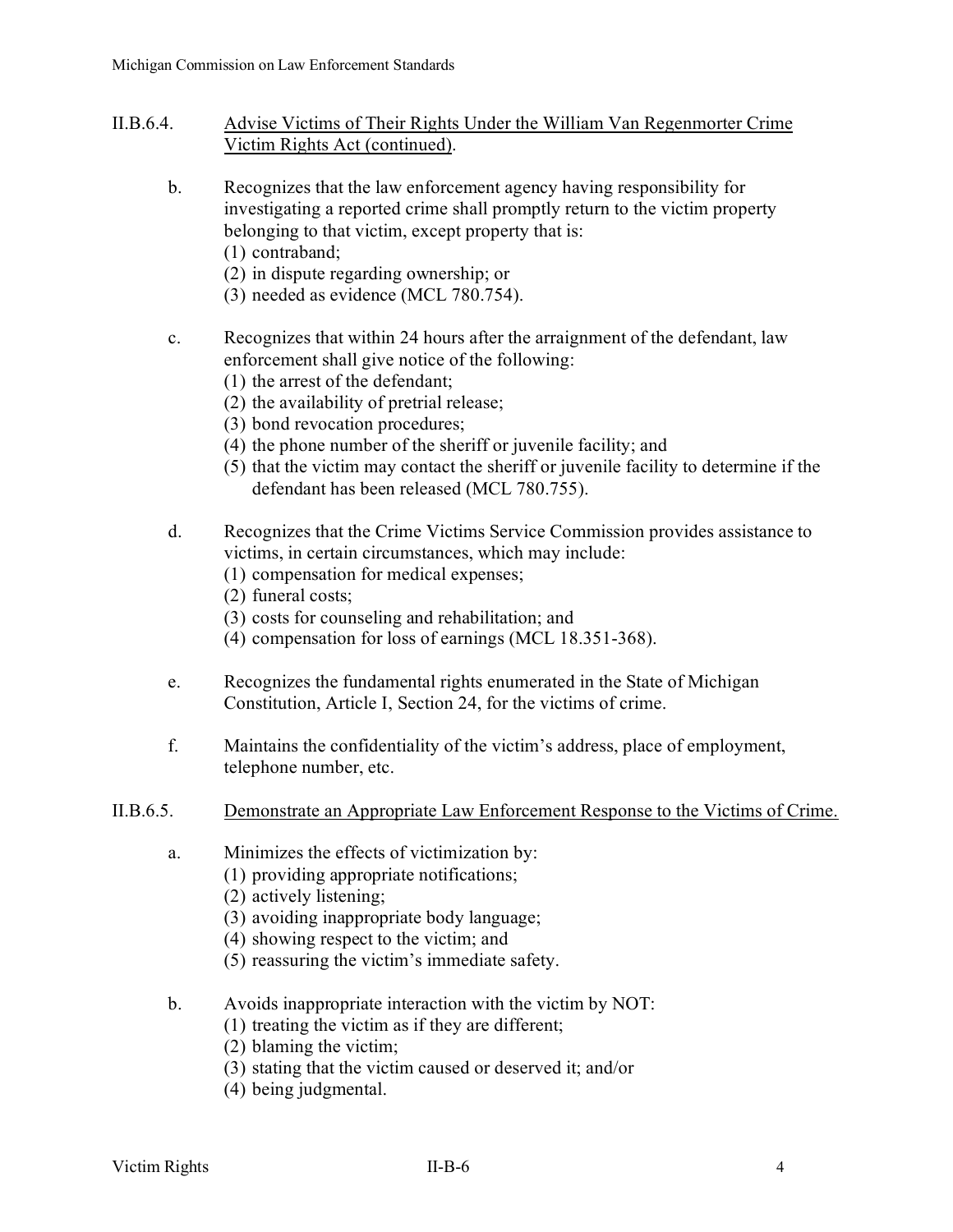- II.B.6.5. Demonstrate an Appropriate Law Enforcement Response to the Victims of Crime (continued).
	- c. Recognizes that factors outside the control of the officer may affect the response to victims, including:
		- (1) department policies and procedures;
		- (2) the officer's stress management capabilities;
		- (3) county or local protocols (e.g., autopsies, child interviewing, etc.);
		- (4) the availability of resources for assistance; and/or
		- (5) time constraints from supervisory personnel.
	- d. Fosters victim confidence in the criminal justice system by:
		- (1) maintaining confidentiality;
		- (2) documenting statements and evidence;
		- (3) preparing thoroughly for court
		- (4) writing a complete criminal offense report (bring to court);
		- (5) conducting post incident reviews; and
		- (6) giving appropriate referrals.

# II.B.6.6. Demonstrates an Understanding of the Role of the Victim Advocate.

- a. Recognizes that the role of victim advocates includes:
	- (1) providing crisis intervention services;
	- (2) acting on behalf of the victim as their case moves through the criminal justice system;
	- (3) making the appropriate referrals;
	- (4) making sure that the needs of the victims are met;
	- (5) providing orientation to the criminal court system;
	- (6) helping the criminal justice system to accomplish its mission; and
	- (7) providing appropriate notifications.
- b. Identifies victim assistance programs as resources for victims, including:
	- (1) victim service programs through the Michigan Sheriff's Association;
	- (2) victim witness programs through county prosecutors' offices;
	- (3) Michigan tribal victim assistance;
	- (4) Crime Victim's Service Commission;
	- (5) city and local victim advocates;
	- (6) Michigan Crime Victim Notification Network; and
	- (7) other victim advocacy programs (MADD, DV Hotline, Michigan Coalition Against Domestic and Sexual Violence, etc.).